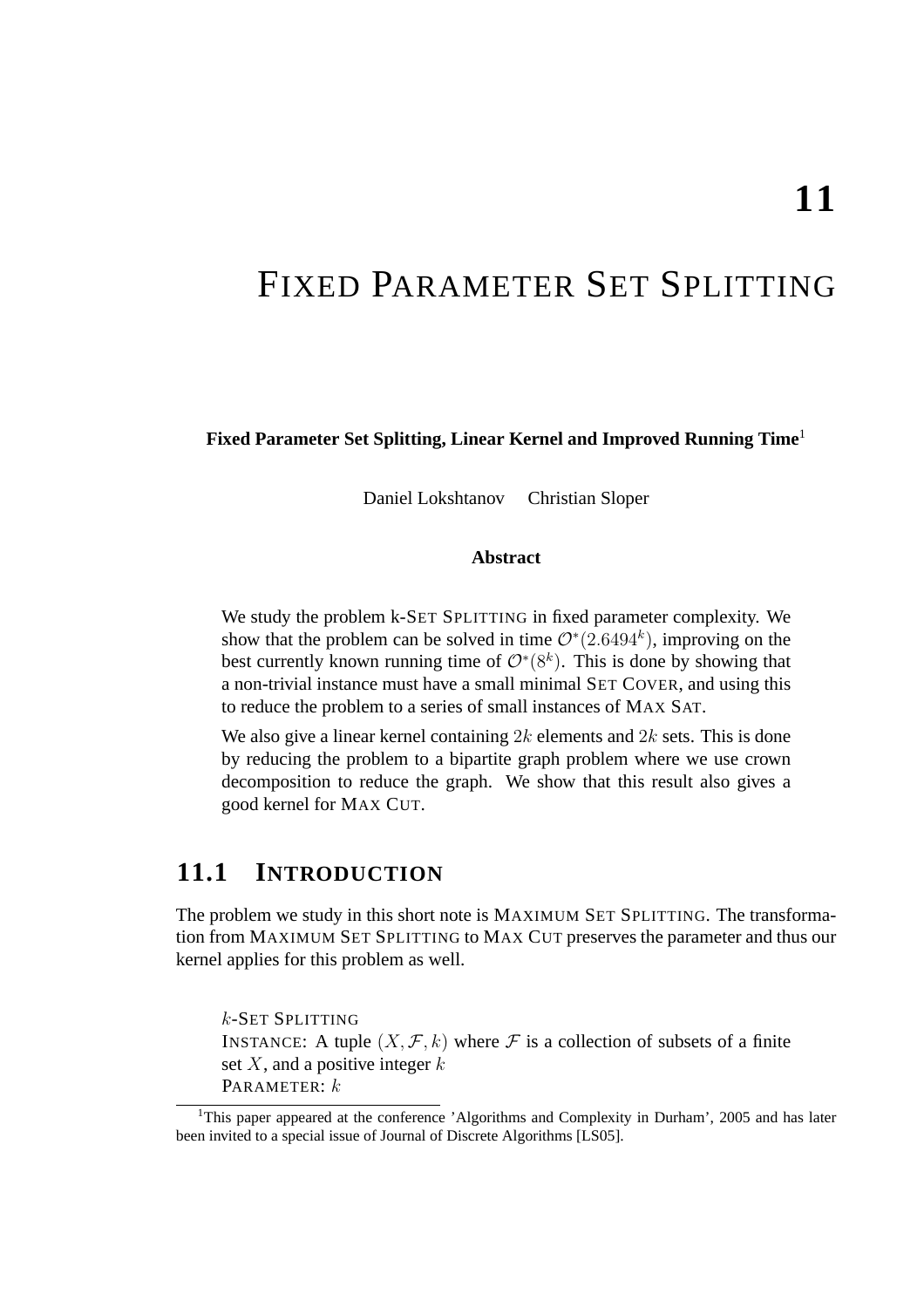QUESTION: Is there a subfamily  $\mathcal{F}' \subseteq \mathcal{F}, |\mathcal{F}'| \geq k$ , and a partition of X into disjoint subsets  $X_0$  and  $X_1$  such that for every  $S \in \mathcal{F}'$ , we have  $S \cap X_0 \neq \emptyset$ and  $S \cap X_1 \neq \emptyset$ ?

SET SPLITTING, or HYPERGRAPH COLORING as it is named in some sources, is a well studied problem. A decision version of the problem appears in [GJ79] as problem [SP4]. It is APX-complete [Pe94] and there have been several approximation algorithms published. The most notable are Anderson and Engebretsen [AE97] with a factor of 0.7240, and Zhang and Ling [ZL01] with a factor of 0.7499.

In the area of parameterized algorithms there have been several results published. The first by Dehne, Fellows, and Rosamond [DFR03] who give a  $\mathcal{O}^*(72^k)$  FPT algorithm. Dehne, Fellows, Rosamond, and Shaw [DFRS04] then improved on this result giving a O<sup>∗</sup> (8<sup>k</sup> ) algorithm using a combination of the techniques *greedy localization* and *crown decomposition*.

To improve the running time we show that any non-trivial solution of SET SPLITTING has a SET COVER of size at most k. We can then reduce the problem to  $2^k$  instances of MAX SAT with  $k$  clauses each. By using Chen and Kanj's [CK04] exact algorithm with running time  $\mathcal{O}^*(1.3247^k)$  on each instance, we get a total running time of  $\mathcal{O}^*(2.6494^k)$ .

We will also show how we can use crown decomposition to obtain a linear kernel. We do this by reducing the problem to a bipartite graph problem, BIPARTITE COLORFUL NEIGHBORHOOD. We will use crown decomposition to reduce the graph; then show that a simple greedy algorithm decides instances where  $k < |\mathcal{F}|/2$ . Together the two results give a linear kernel with at most  $2k$  elements and at most  $2k$  sets.

### **11.2 PRELIMINARIES**

We assume that in a SET SPLITTING instance every set contains at least two elements of X. This is a natural assumption as sets of size one cannot be split in any case.

We employ the  $\mathcal{O}^*$  notation introduced in [W03], which suppresses the polynomials in the running time and focus on the exponentials. Thus for a  $\mathcal{O}^*(2^k)$  algorithm, there exists a constant c such that the running time is  $\mathcal{O}(2^k n^c)$ .

Throughout the text we will use lower case letters for elements, edges and vertices, capitals for sets, and caligraphy for sets of sets, i.e.,  $x, X, \mathcal{X}$ , respectively.

In graphs, the set of neighbors of a vertex v is denoted  $N(v)$ , and the neighbors of a set In graphs, the set of heighbors of a vertex v<br> $S \subseteq V$  is denoted  $N(S) = \bigcup_{v \in S} N(v) - S$ .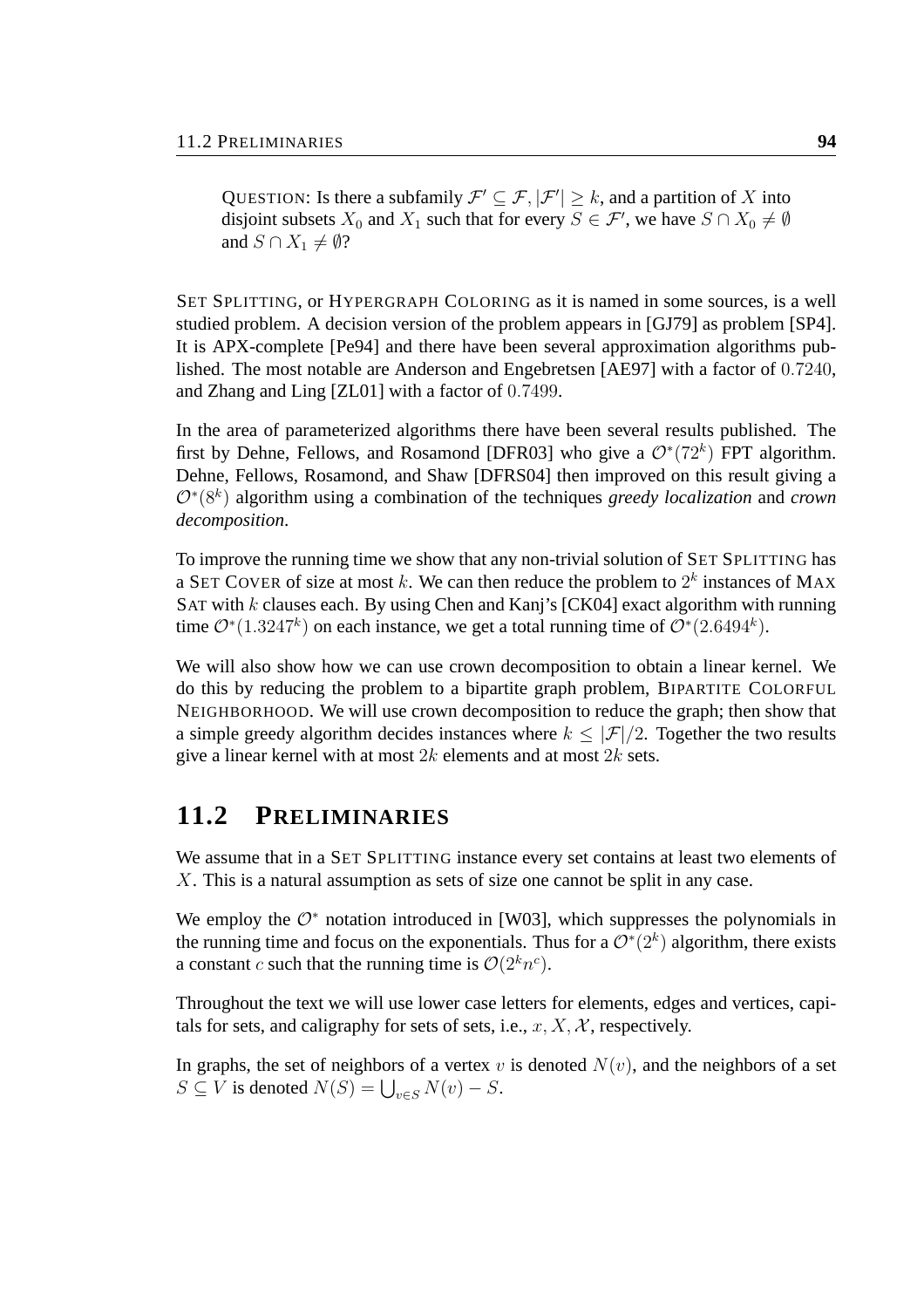### **11.3 USING SET COVER TO IMPROVE RUNNING TIME**

Let a set cover be a subset  $S \subseteq X$  such that for every set  $P \in \mathcal{F}$ , we have  $P \cap S \neq \emptyset$ . We will prove that an instance either has a set cover of size  $k$  or it has a  $k$ -SET SPLITTING. As we will show, obtaining a small set cover allows us to reduce the problem to a series of MAX SAT problems.

**Lemma 11.3.1** *Any instance*  $(X, \mathcal{F}, k)$  *of Set Splitting that has a minimal set cover S*, *has a partitioning of* X *into disjoint subsets*  $X_0$  *and*  $X_1$  *such that at least* |S| *sets are split.*

**Proof.** Let  $S = \{s_1, s_2, s_3, \ldots, s_n\}$  be a minimal set cover in  $(X, \mathcal{F}, k)$ . By minimality of S, we have that for all  $s_i \in S$  there is a set  $P_i \in \mathcal{F}$  such that  $S \cap P_i = \{s_i\}$ . Since every set is of size at least two we can obtain a split of each of these sets  $P_i$  by partitioning  $X_0 = S$  and  $X_1 = X - S$ .

We will now show that we can solve the problem of set splitting by creating at most  $2^k$ small instances (at most  $k$  clauses) of MAX SAT.

MAX SAT INSTANCE: A collection  $C$  of clauses over a set of variables  $X$ QUESTION: What is the truth assignment that satisfies the maximum number of clauses?

A recent paper by Chen and Kanj [CK04] gives a  $\mathcal{O}^*(1.3247^m)$  algorithm for MAX SAT where  $m$  is the number of clauses in the formula. We will use this algorithm to solve our MAX SAT instances.

**Theorem 11.3.1** *Set Splitting can be solved in time*  $\mathcal{O}^*(2.6494^k)$ 

**Proof.** We obtain a minimal set cover S by greedily selecting vertices to cover all sets. By Lemma 11.3.1 we know that S has size less than  $k$ , otherwise we can immediatly answer 'Yes'. Let  $\mathcal{P} = \{P \mid P \in \mathcal{F}, P \not\subseteq S\}$ . It is clear that  $|\mathcal{P}| < k$ , otherwise the partition  $(S, X \setminus S)$  splits at least k sets. The remaining sets are only affected by how we partition S.

Observe that if S was already partitioned into disjoint subsets  $X'_0$ ,  $X'_1$  every set in P has at least one member in  $X'_0$  or in  $X'_1$ .

Assume we have a partitioning  $(X'_0, X'_1)$  of S. For each set  $R \in \mathcal{P}$ , where R is not split by  $X'_0$ , and  $X'_1$ , create a clause  $C_R$ . If R contains an element in  $X'_0$  add literals  $x_i$  for each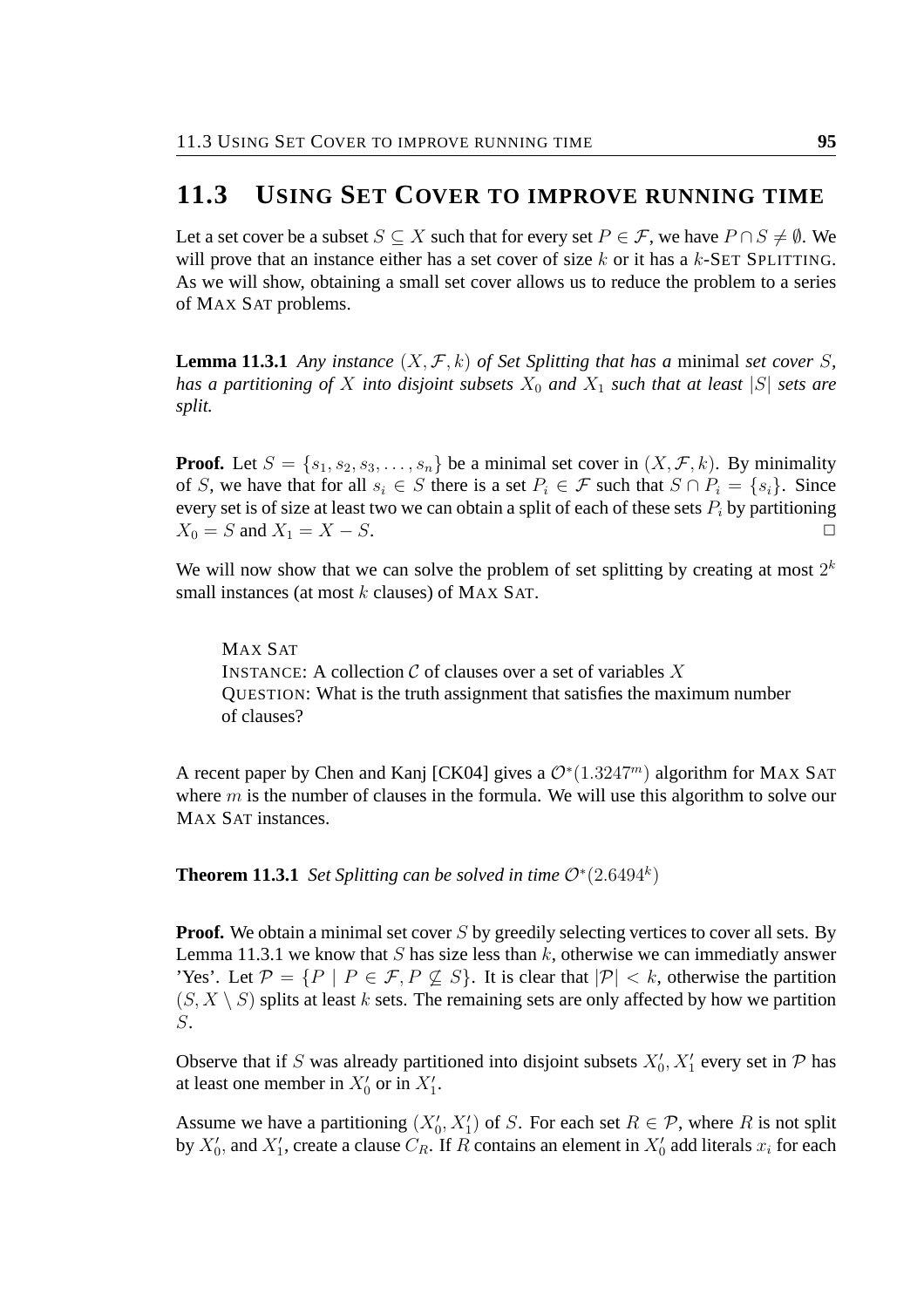element  $x_i \in R - S$  to  $C_R$ . If R contains an element in  $X'_1$ , then add literals  $\overline{x_i}$ , for each element  $x_i \in R - S$  to  $C_R$ .

Adding an element x to  $X'_0$  now corresponds to setting variable x false, and vice versa. Observe that a set  $R \in \mathcal{P}$  is split if and only if its clause  $C_R$  is satisfied. We can now employ Chen and Kanj's exact algorithm for MAX SAT. There are  $2<sup>k</sup>$  different partitions of the set cover  $S$ , for each we construct an instance of MAX SAT with at most  $k$  clauses. Thus we get a total running time of  $\mathcal{O}^*(2^k \cdot 1.3247^k) = \mathcal{O}^*(2.6494^k)$ ).  $\qquad \qquad \Box$ 

### **11.4 REDUCING TO A GRAPH PROBLEM**

The running time of the algorithm in the previous section is multiplicative, i.e., of the form  $\mathcal{O}(f(k) \cdot n^c)$ . It is often advantagous to have the exponential function as an additive term of the form  $\mathcal{O}(f(k) + n^c)$ . We can achieve this by reducing, in polynomial time, the problem to a kernel. A *kernel* is a smaller instance of the same problem where the size of the instance is bounded by a function  $q(k)$ . If  $q(k)$  is a linear function we call the kernel a *linear kernel*. Having a linear kernel is often advantagous when designing brute force algorithms for a problem. In this section we show how a linear kernel can be achieved using *crown decompositon*.

Recently the fixed parameter kernels for many problems have been improved using crown decompositions. It is a common technique [FHRST04, PS04] to create an auxiliary graph model from the problem instance and then show that a reduction (using crown decomposition) in the graph model leads to reduction of the problem instance. This technique would apply to this problem, but we will instead reduce our problem to a problem on bipartite graphs.

We reformulate the problem as a problem on bipartite graphs. Let  $G(V_{\mathcal{F}}, V_X, E)$  be a bipartite graph, where  $V_{\mathcal{F}}$  is a set of vertices with a vertex  $v_M$  for each set  $M \in \mathcal{F}$ , and  $V_X$  is a set of vertices with a vertex  $v_x$  for each element  $x \in X$  and let  $(v_x, v_M) \in E$  be an edge if  $x \in M$ .

The problem is now reduced to color the set  $V_X$  black and white such that at least k vertices of  $V_f$  have a *colorful neighborhood*, i.e., at least one neighbor of each color. It is easy to see that this problem is equivalent to k-SET SPLITTING.

 $k$ -BIPARTITE COLORFUL NEIGHBORHOOD  $(k$ -BCN) INSTANCE: A bipartite graph  $G = (V_{\mathcal{F}}, V_X, E)$ , and a positive integer k PARAMETER:  $k$ QUESTION: Is there a two-coloring of  $V_X$  such that there exists a set  $S \subseteq V_F$ of size at least  $k$  where each element of  $S$  has a colorful neighborhood?

As mentioned we will use crown decomposition to reduce the problem. Crown decompo-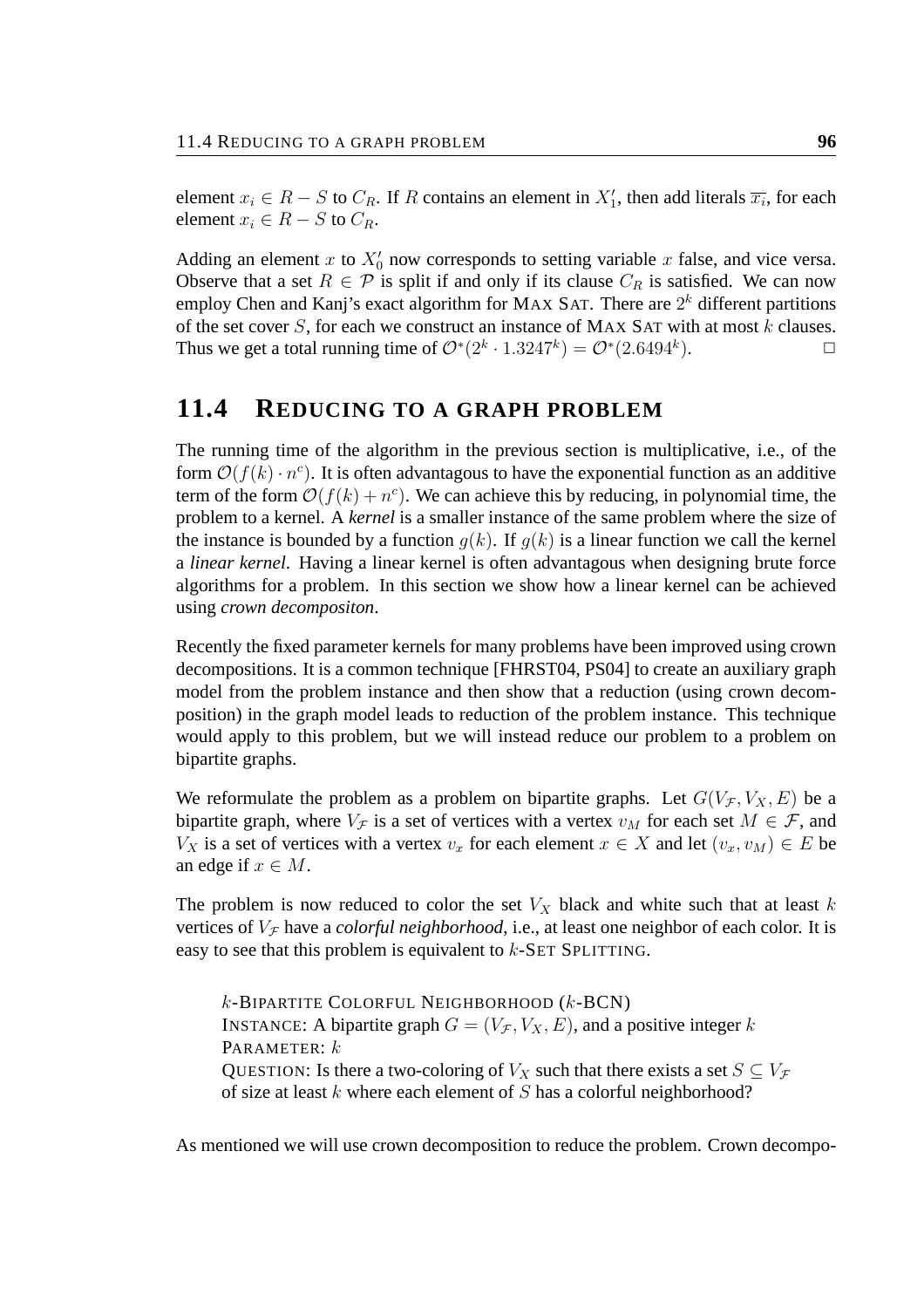sition is particularly well suited for use in bipartite graphs, as Lemma 11.4.1 ensures us the existence of a crown decomposition in any bipartite graph.

**Definition 11.4.1** *A* crown decomposition  $(H, C, R)$  *in a graph*  $G = (V, E)$  *is a partitioning of the vertices of the graph into three sets* H*,* C*, and* R *where* H *and* C *are nonempty such that they have the following properties:*

- *1.* H (the head) *is a vertex separator in* G*, such that there are no edges in* G *between vertices belonging to* C *and vertices belonging to* R*.*
- *2.*  $C = C_u \cup C_m$  (the crown) *is an independent set in G.*
- *3. There is a bijective mapping*  $f : H \to C_m$ , where  $f(v) = u \Rightarrow (u, v) \in E$  *(i.e., a*) *perfect matching).*

We can find the following lemma in [CFJ04].

**Lemma 11.4.1** *If a graph*  $G = (V, E)$  *has an independent set*  $I \subseteq V(G)$  *such that*  $|N(I)| < |I|$  *then a crown decomposition*  $(H, C, R)$  *with*  $C \subseteq I$  *for*  $G$  *can be found in time*  $\mathcal{O}(|V| + |E|)$ .

Our main reduction rule is the following lemma that states that any crown decomposition can be transformed to a crown decomposition where the head and crown can be removed from the graph.

**Lemma 11.4.2** *Given a bipartite graph*  $G = (V_{\mathcal{F}}, V_X, E)$  *where*  $|V_{\mathcal{F}}| < |V_X|$ *, there exists a nontrivial crown decomposition* (H, C, R) *such that* G *is a 'Yes'-instance for* k*-BCN*  $\iff G' = (V_{\mathcal{F}} \setminus H, V_X - C, E)$  *is a 'Yes'-instance for*  $(k - |H|)$ *-BCN* 

**Proof.** Since  $|V_{\mathcal{F}}| < |V_X|$  there exists a component  $V_{\mathcal{F}} \subseteq V_{\mathcal{F}}, V_X \subseteq V_X$  where  $|V_{\mathcal{F}}| <$  $|V_X|'$ . By Lemma 11.4.1 we know that this component has a crown decomposition  $(H', C', R')$  where  $H' \subseteq V'_{\mathcal{F}}$ . We now use this crown to identify another crown  $(H, C, R)$ with the desired properties.

We assume  $R \neq \emptyset$ , if this is not the case we can move a vertex from  $C_u$  to R. If  $C_u \cup R = \emptyset$ then  $|V'_\mathcal{F}| = |V'_X|$ , contradicting  $|V'_\mathcal{F}| < |V'_X|$ .

We iteratively compute this new crown in the following manner. Let  $H_0 \subseteq H'$  be the set of vertices of H' that have a neighbor in  $V_X - C$ . The set  $H_0$  is nonempty since  $R \neq \emptyset$  and H' is a vertex separator. Let  $C_0$  be the vertices of C that are matched to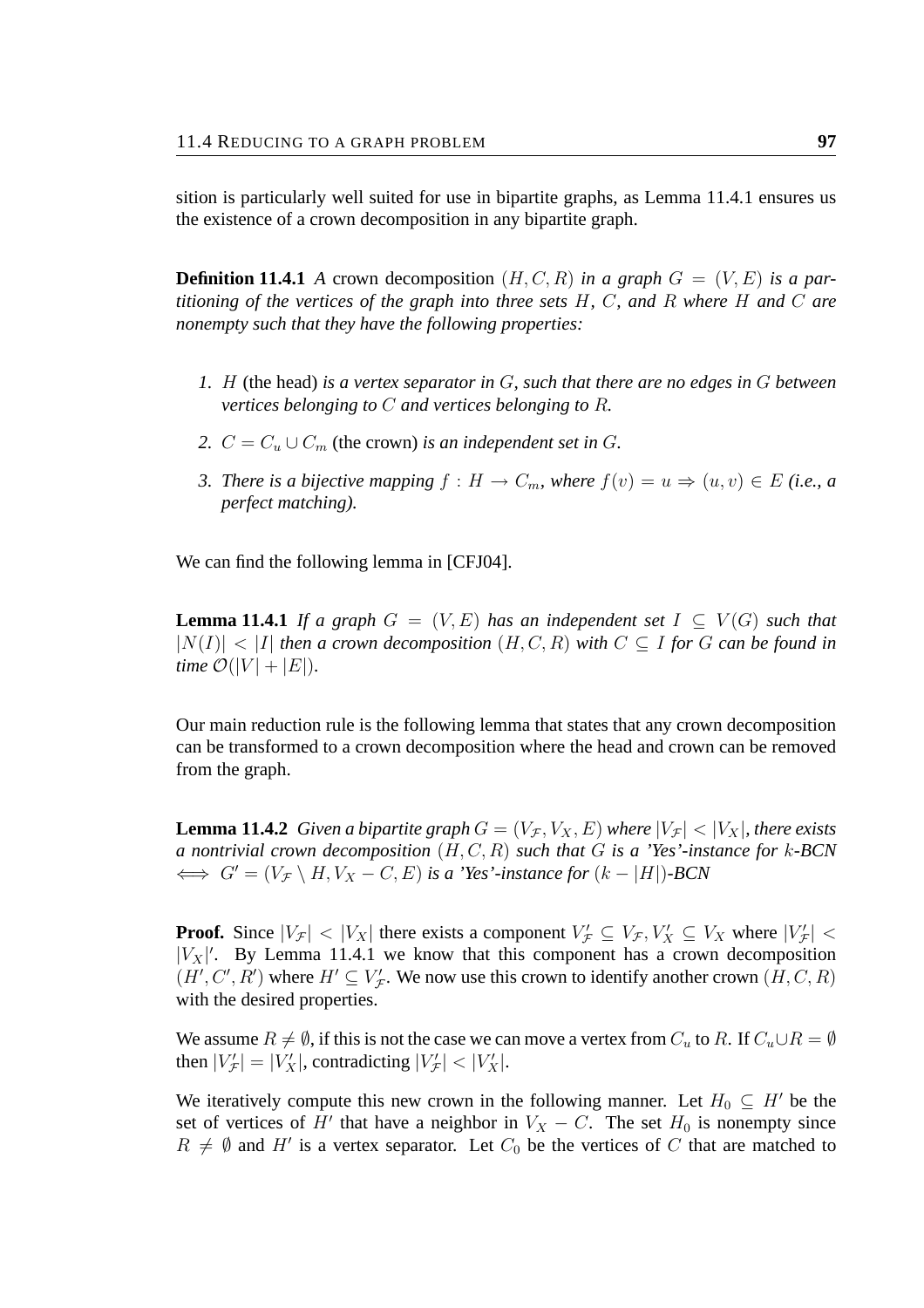$H_0$ . Let  $H_{i+1} = N(C_i)$  and  $C_{i+1}$  be the vertices matched to  $H_{i+1}$ . Run iteratively until  $H_{i+1} = H_i$  then let  $H = H_i$ ,  $C = \{v \mid v \in V_X, N(v) \subseteq H\}$  and R be the remainder.

From the construction of  $(H, C, R)$  it is clear that this is a crown decomposition. We proceed to show that G is a Yes-instance for k-BCN if and only if  $G' = (V_F - H, V_X C, E$ ) is a YES instance for  $(k - |H|)$ -BCN.

In one direction assume on the contrary that  $G$  is a Yes- instance for  $k$ -BCN, but that  $G' = (V_{\mathcal{F}} - H, V_X - C, E)$  is a No instance for  $(k - |H|)$ -BCN. Then the removed elements C must have participated in a colorful neighborhood for more than  $|H|$  vertices in  $V_{\mathcal{F}}$ . This is clearly impossible as  $N(C) \subseteq H$ .

In the other direction we have that  $G' = (V_{\mathcal{F}} - H, V_X - C, E)$  is a Yes-instance for  $(k - |H|)$ -BCN. We can assume that every vertex in  $V_X - C$  has been colored. We can now color  $C$  such that every vertex in  $H$  has a colorful neighborhood. For every vertex  $h \in H_0$  we can color the vertex matched to h different from h's neighbor in  $V_X - C$ . Observe that after coloring  $C_j$ , all vertices in  $H_{j+1} - H_j$  have a neighbor in  $C_j$ . Thus we can obtain a colorful neighborhood for each vertex  $h \subseteq H_{i+1} - H_i$  by coloring its matched vertex appropriately. Thus every vertex in  $H$  has a colorful neighborhood and  $G$ is a YES instance for  $k$ -BCN.  $\Box$ 

We say that a bipartite graph is *irreducible* if we cannot apply the reduction in Lemma 11.4.2. The following corollary follows directly.

**Corollary 11.4.1** *In an irreducible bipartite graph*  $G = (|V_F|, |V_X|, E)$ *, we always have*  $|V_X| \leq |V_{\mathcal{F}}|$ .

We have obtained the inequality  $|V_X| \leq |V_F|$ . We now show that we can obtain a similar relationship between  $|V_{\mathcal{F}}|$  and k by analyzing the effectiveness of a simple greedy algorithm for the problem.

Greedy algorithms for SET SPLITTING seem to do quite well, and it is indeed possible to prove that there is a polynomial time algorithm that splits at least half of the sets. For our graph problem this is the equivalent of proving that it is always possible to two-color  $V_X$ such that at least half of  $V_{\mathcal{F}}$  has a colorful neighborhood.

**Lemma 11.4.3** It is always possible to find a partitioning  $(B, W)$  of  $V_X$  such that at least *half of the vertices in*  $V_f$  *have a colorful neighborhood.* 

**Proof.** For a subset  $V'_X \subseteq V_X$  we define  $M(V'_X) = \{v_M \mid v_M \in V_{\mathcal{F}}, N(v_M) \subseteq V'_X\}$ . We proceed by induction on the size of  $V'_X$ .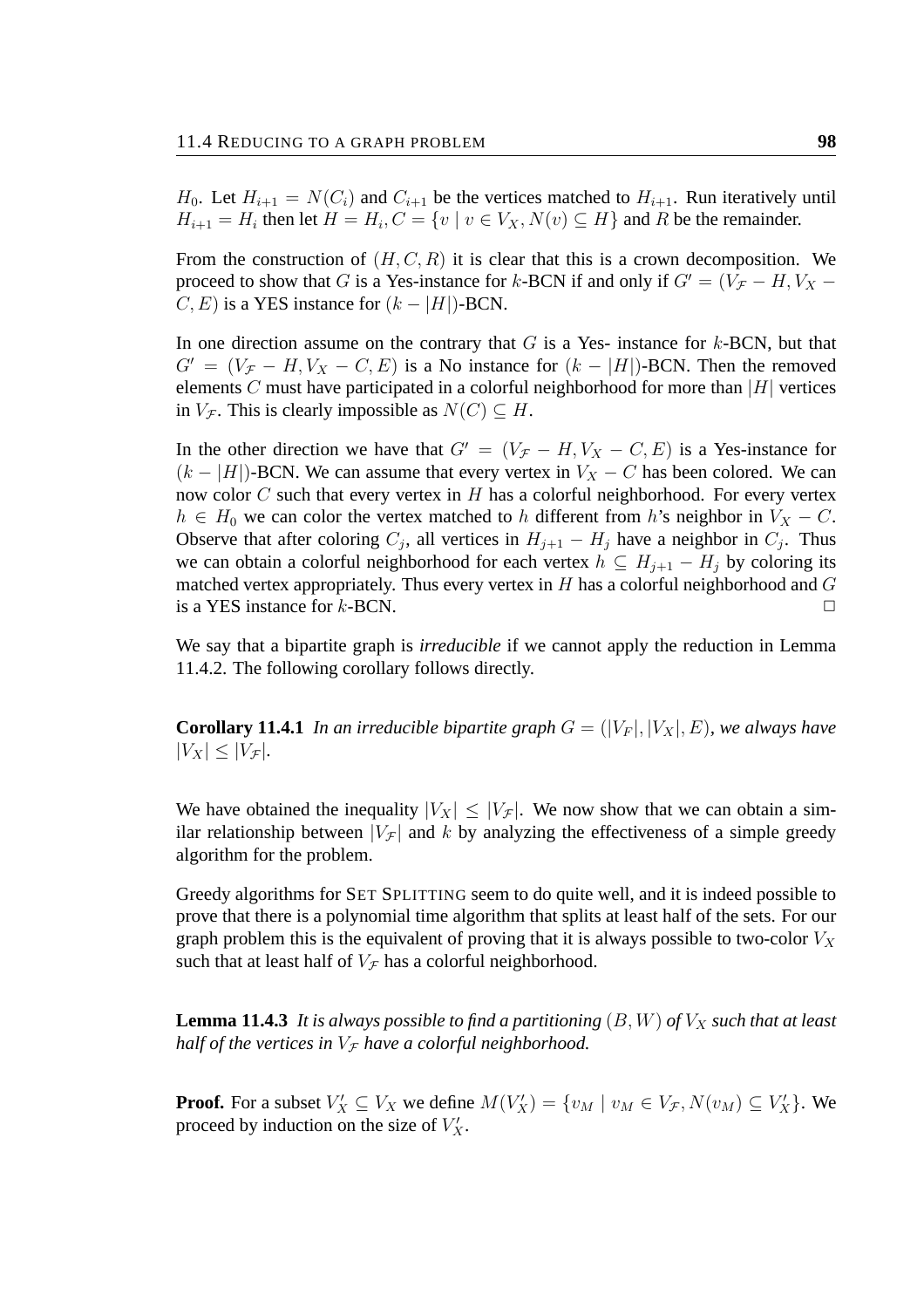**Base case:** If  $|V'_X| = 1$ , then  $M(V'_X) = \emptyset$ . Thus the statement is trivially true.

- **Inductive Hypothesis:** We assume that for all sets  $V'_X \subseteq V_X$  of size  $n_0$  we can find a partitioning B', W' of  $V'_X$  such that at least half of the vertices in  $M(V'_X)$  has a colorful neighborhood.
- **Inductive Step:** Assume any set  $V''_X \subseteq V_X$  where  $|V''_X| = n_0 + 1$ . Let  $v_x \in V''_X$  be an arbitrary vertex in  $V''_X$ , and let  $M' = M(V''_X - v_x)$ . By the inductive hypothesis we can find a partitioning  $B'$ , W' such that half of the vertices in M' have a colorful neighborhood. Since every vertex in  $V_{\mathcal{F}}$  has degree at least 2, every vertex in  $M(V_X'') - M'$  has at least one neighbor in  $B' \cup W'$ . We can assume without loss of generality that half of the vertices of  $M(X'') - M'$  have a neighbor in B'. Hence the partitioning  $B'$ ,  $W' \cup \{v_x\}$  ensures that at least half of the vertices in  $M(V''_X)$ have a colorful neighborhood.

 $\Box$ 

The following corollary follows directly from the above lemma. It is easy to design a greedy algorithm that mimic the inductive procedure in the proof and produces the necessary partitioning.

**Corollary 11.4.2** All instances where  $k \leq |V_F|/2$  are trivially 'Yes'-instances.

**Theorem 11.4.1** k-BCN has a linear kernel where  $|V_X| \leq |V_F| < 2k$ .

**Proof.** By Corollary 11.4.2 we have that for a nontrivial instance  $(G, k)$ ,  $k > |V_\mathcal{F}|/2$ . By Corollary 11.4.1 we have that  $|V_X| \leq |V_F|$  after reducing the graph. Thus the inequality  $|V_X| \le |V_{\mathcal{F}}| < 2k$  holds for the kernel.

The following corollary then follows by a transformation of the kernel back to  $k$ -SET SPLITTING.

**Corollary 11.4.3** k*-*SET SPLITTING *has a linear kernel of* 2k *sets and* 2k *elements.*

### **11.5 AN APPLICATION TO MAX CUT**

In this section we mention that our kernelization result also applies to the more known MAX CUT, which can be encoded using SET SPLITTING.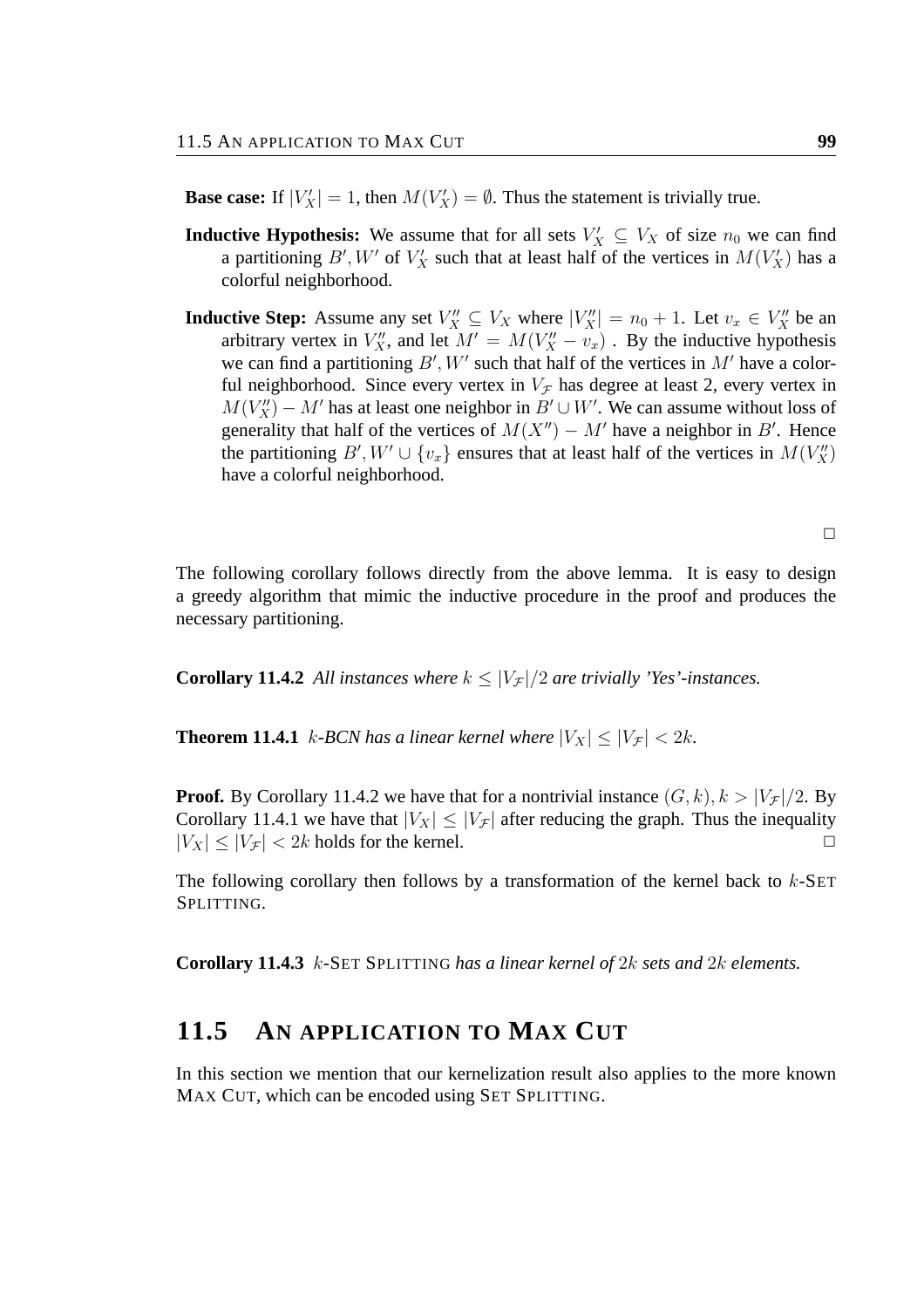MAX CUT INSTANCE: A graph  $G = (V, E)$ , and a positive integer k PARAMETER:  $k$ QUESTION: Is there a partitioning of V into two sets  $V'$ ,  $V''$  such that the number of edges between  $V'$  and  $V''$  is at least k?

Let the set of elements  $X = V$  and for every edge  $(v, u) \in E$  create a set  $\{v, u\}$ . A splitting of a set vu now corresponds to placing u and v in different partitions in MAX CUT. The results on SET SPLITTING thus apply to MAX CUT.

**Observation 11.5.1** k*-*MAX CUT *has a linear kernel of* 2k *vertices and* 2k *edges.*

Using the best known exact algorithm for this problem, an  $O^*(2^{|E|/4})$  algorithm by Fedin and Kulikov [FK02], we get a running time of  $\mathcal{O}^*(2^{k/2})$  which is equivalent to Prieto's algorithm in [P04] where she used the *Method of Extremal Structure*, another well known FPT technique, to reach a kernel of  $k$  vertices and  $2k$  edges. Earlier Mahajan, Raman [MR99] has used yet another technique to reach the same number of edges.

# **11.6 CONCLUSION**

We have improved the current best algorithm for SET SPLITTING of  $\mathcal{O}^*(8^k)$  to  $\mathcal{O}^*(2.6494^k)$ using an observation about the size and structure of the minimal set covers in any set splitting instance.

We also obtained a linear kernel by using modelled crown decomposition. Our model is different from the one seen in [DFRS04]. This shows how crown decompositions can often be applied in many ways to a single problem, with varying results. This kernel also applies to Max Cut equalling the best known kernels for this problem, but with a different approach.

Having achieved a linear kernel for Set Splitting we believe that it is now possible to improve the running time even further. Applying a variation of the transformation seen in the proof of Theorem 11.3.1 it is possible to transform an instance of SET SPLITTING to an instance of Max Sat. Add two clauses for each set, with one literal for each variable. In one clause all literals are positive and in the other all negative. The set is now split if and only if both clauses are satisfied. With a  $2k$  set instance we have at least k sets split if and only if we have at least  $3k$  clauses satisfied. With our kernel, this direct approach would be better than the method described in this paper if the Max Sat running time could be improved below  $\mathcal{O}(2^{m/3})$ , where m is the number of clauses.

We would like to acknowledge Daniel Kral for insightful remarks.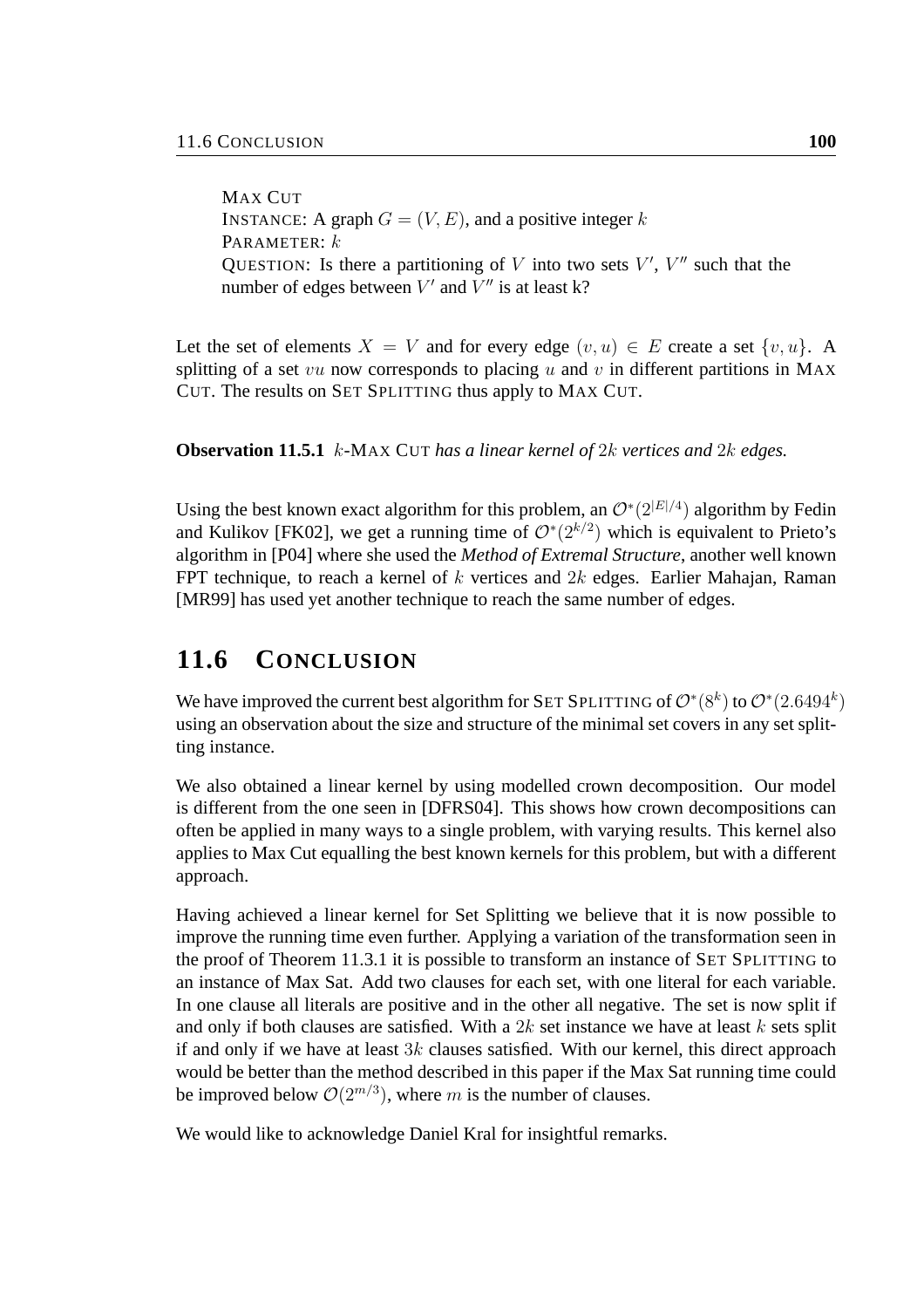# BIBLIOGRAPHY

- [AE97] G. Andersson and L. Engebretsen, Better approximation algorithms for set splitting and Not-All-Equal-Sat, *Information Processing Letters*, **65**(1988) 305–311.
- [CK04] J. Chen, I. Kanj, Improved Exact Algorithms for Max-Sat, *Discrete Applied Mathematics* **142**(2004), 17–27.
- [CFJ04] B. Chor, M. Fellows, and D. Juedes, Linear Kernels in Linear Time, or How to Save k Colors in  $\mathcal{O}(n^2)$  steps, in *Proceedings of WG2004, LNCS* (2004).
- [DFR03] F. Dehne, M. Fellows, and F. Rosamond, An FPT Algorithm for Set Splitting, in *Proceedings WG2004 - 30th Workshop on Graph Theoretic Concepts in Computer science*,LNCS 2004.
- [DFRS04] F. Dehne, M. Fellows, F. Rosamond, and P. Shaw, Greedy Localization, Iterative Compression and Modeled Crown Reductions: New FPT Techniques and Improved Algorithms for Max Set Splitting and Vertex Cover, *Proceedings of IW-PEC04* LNCS **3162**(2004), 271–281.
- [FK02] S. Fedin and A. Kulikov, A  $2^{|E|/4}$ -time Algorithm for MAX-CUT. Zapiski nauch*nyh seminarov POMI*, **293** (2002), 129–138. English translation to appear in Journal of Mathematical Sciences.
- [FHRST04] M.Fellows, P.Heggernes, F.Rosamond, C. Sloper, J.A.Telle, Finding  $k$  disjoint triangles in an arbitrary graph, *To appear WG2004*
- [GJ79] M. Garey and D. Johnson, *Computers and Intractability: A Guide to the Theory of NP-Completeness.* (W.H. Freeman, San Francisco, 1979).
- [MR99] M. Mahajan, V. Raman, Parameterizing above guaranteed values: MaxSat and MaxCut, *Journal of Algorithms* **31**(1999), 335–354.
- [P04] E. Prieto, The Method of Extremal Structure on the k-Maximum Cut Problem. *Manuscript, to appear*
- [PS04] E.Prieto and C. Sloper, Reducing to Independent Set Structure the Case of k-INTERNAL SPANNING TREE. *To appear*
- [Pe94] E. Petrank, The hardness of approximation: Gap location, *Computational Complexity*, **4**(1994), 133–157.